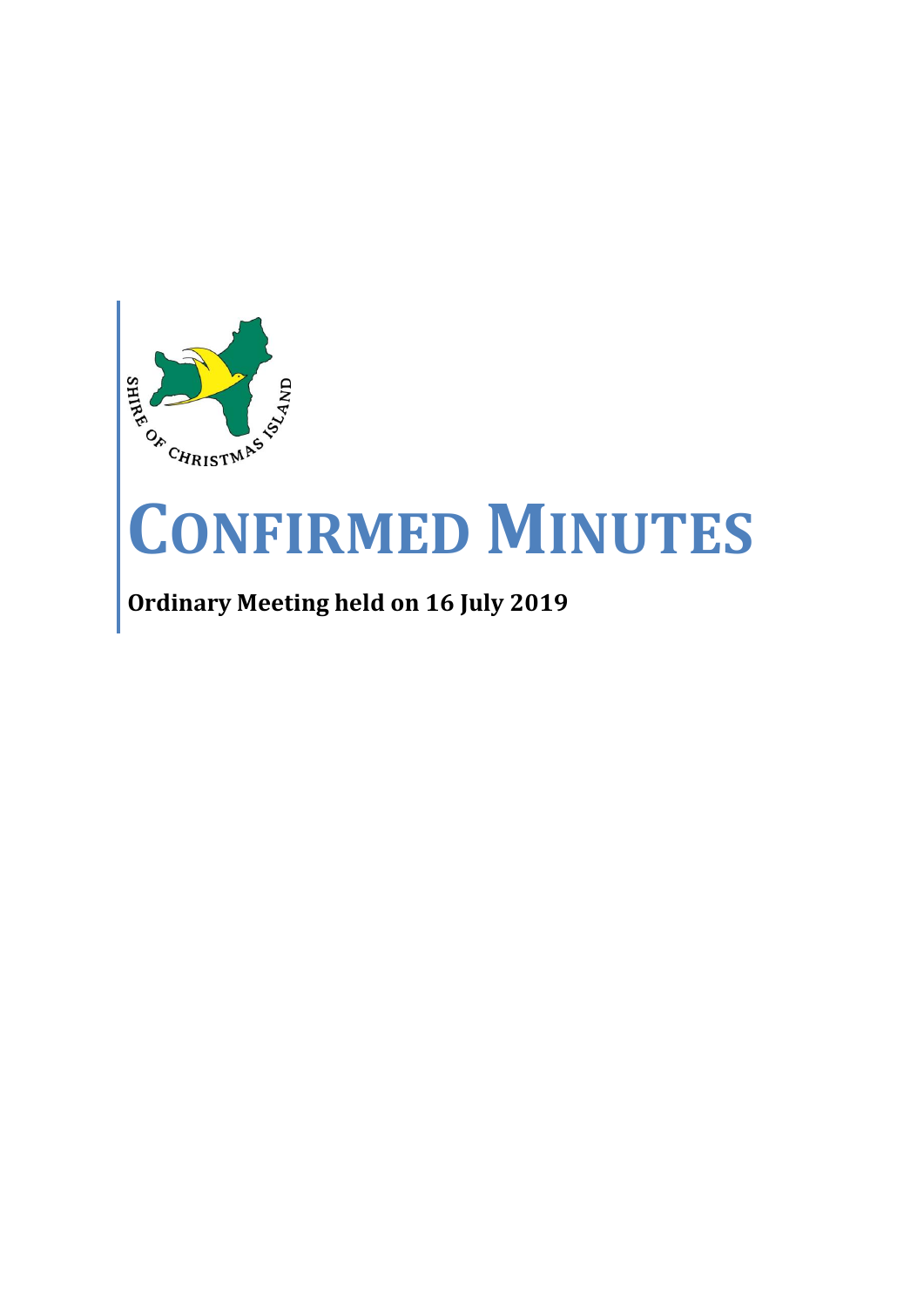

#### **Minutes of the Ordinary meeting of the Shire of Christmas Island Council held at the George Fam Chambers at 7.00pm on Tuesday 16 July 2019**

#### **TABLE OF CONTENTS**

| <b>Agenda</b><br>No. | <b>Item</b>                                                                                                                                                                                                                          |                |  |
|----------------------|--------------------------------------------------------------------------------------------------------------------------------------------------------------------------------------------------------------------------------------|----------------|--|
|                      | <b>DECLARATION OF OPENING/ANNOUNCEMENT OF VISITORS</b>                                                                                                                                                                               | $\mathbf{1}$   |  |
| 1                    | 1.1<br>SHIRE PRESIDENT DECLARED THE MEETING OPEN AT 7.00PM                                                                                                                                                                           |                |  |
|                      | RECORD OF ATTENDANCES/APOLOGIES/LEAVE OF ABSENCE GRANTED/DECLARATION OF<br>FINANCIAL/PROXIMITY & IMPARTIALITY INTERESTS                                                                                                              |                |  |
| $\overline{2}$       | 2.1<br><b>RECORD OF ATTENDANCE</b>                                                                                                                                                                                                   | 1              |  |
|                      | 2.2<br><b>LEAVE OF ABSENCE</b>                                                                                                                                                                                                       |                |  |
|                      | 2.3<br>APOLOGY                                                                                                                                                                                                                       |                |  |
|                      | 2.4<br>DECLARATION OF FINANCIAL/IMPARTIALITY/PROXIMITY INTEREST                                                                                                                                                                      |                |  |
| 3                    | <b>RESPONSE TO PREVIOUS PUBLIC QUESTION TAKEN ON NOTICE</b>                                                                                                                                                                          | $\mathbf{1}$   |  |
| 4                    | <b>PUBLIC QUESTION TIME</b>                                                                                                                                                                                                          | $1 - 2$        |  |
| 5                    | <b>APPLICATION FOR LEAVE OF ABSENCE</b><br>5.1<br>LEAVE OF ABSENCE - CR LEE                                                                                                                                                          | $\overline{2}$ |  |
| 6                    | PETITIONS/DEPUTATIONS/PRESENTATIONS                                                                                                                                                                                                  | $\overline{2}$ |  |
| 7                    | CONFIRMATION OF MINUTES OF PREVIOUS MEETING(S)/BUSINESS ARISING FROM<br>PREVIOUS MEETINGS<br>7.1<br>MINUTES OF ORDINARY COUNCIL MEETING HELD ON 11 JUNE 2019<br>7.2<br><b>BUSINESS ARISING FROM THE MINUTES OF PREVIOUS MEETINGS</b> |                |  |
| 8                    | ANNOUNCEMENTS BY THE PRESIDING MEMBER WITHOUT DISCUSSION                                                                                                                                                                             | $\overline{2}$ |  |
| 9                    | <b>COMMITTEE REPORTS</b>                                                                                                                                                                                                             | 2              |  |
| 10                   | <b>OFFICER REPORTS</b>                                                                                                                                                                                                               | 2              |  |
| 10.1                 | <b>CHIEF EXECUTIVE OFFICER</b><br>10.1.1 ANNUAL BUDGET 2019/20                                                                                                                                                                       | 2              |  |
| 10.2                 | <b>MANAGER FINANCE AND IT</b><br>10.2.1 SCHEDULE OF ACCOUNTS - JUNE 2019<br>10.2.2 ASSETS WRITE OFF 2018/19<br>10.2.3 OUTSTANDING RATES/DEBTORS REPORT                                                                               | $2 - 3$        |  |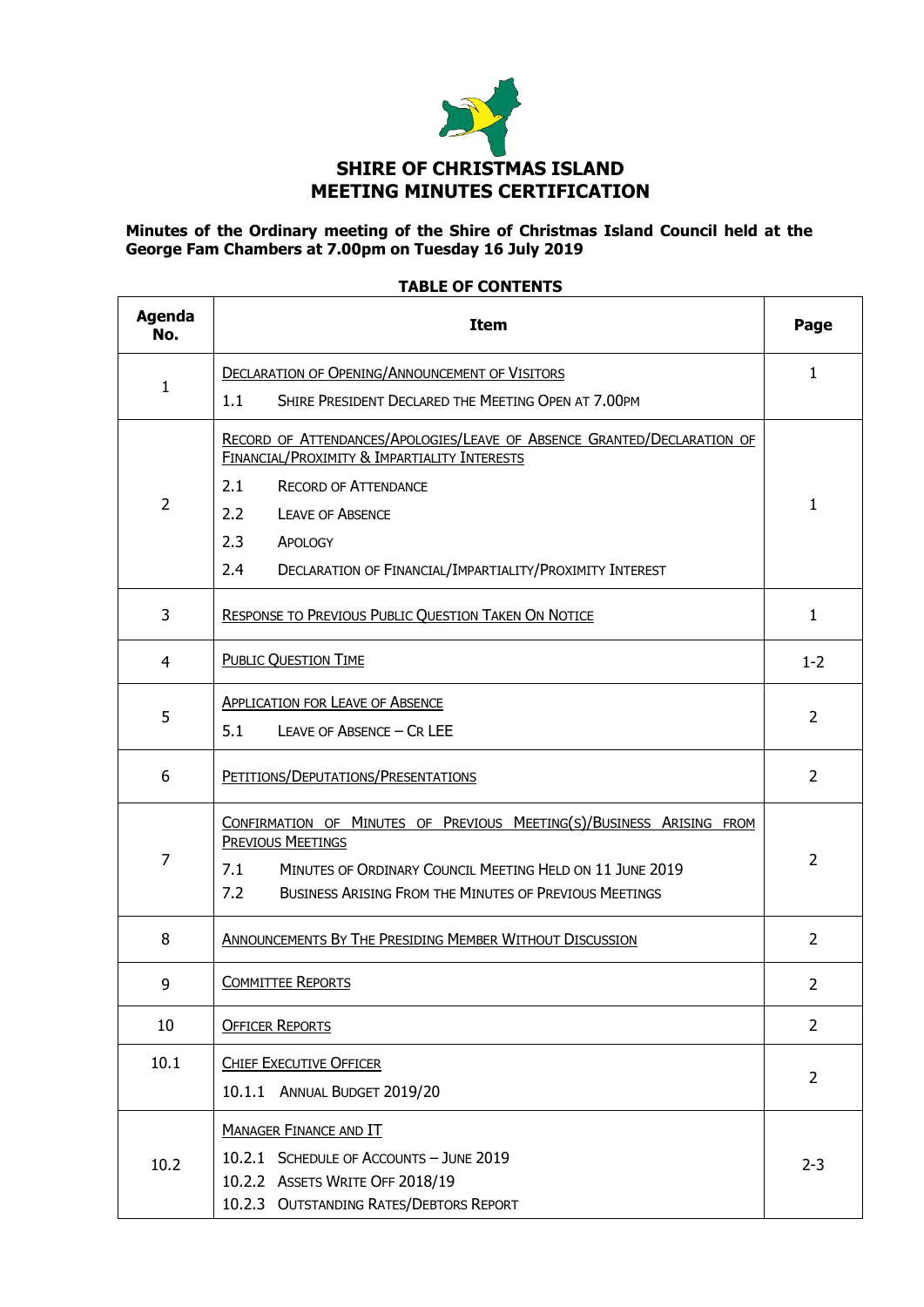| 10.3 | <b>MANAGER COMMUNITY/RECREATION SERVICES &amp; TRAINING</b>                                                                                                    |         |
|------|----------------------------------------------------------------------------------------------------------------------------------------------------------------|---------|
| 10.4 | <b>MANAGER WORK, SERVICES &amp; WASTE</b><br>10.4.1 TENDER FOR THE PURCHASE VEHICLES AND EQUIPMENT<br>10.4.2 TENDER FOR SALE OF SURPLUS VEHICLES AND EQUIPMENT | $3 - 4$ |
| 10.5 | <b>MANAGER GOVERNANCE, RESEARCH, POLICY AND GRANTS</b><br>10.5.1 EQUAL EMPLOYMENT OPPORTUNITY MANAGEMENT PLAN                                                  | 4       |
| 11   | ELECTED MEMBERS MOTIONS OF WHICH PREVIOUS NOTICE HAS BEEN GIVEN                                                                                                | 4       |
| 12   | NEW BUSINESS OF AN URGENT NATURE INTRODUCED BY DECISION OF THE MEETING                                                                                         | $4 - 5$ |
| 13   | <b>BEHIND CLOSED DOORS</b>                                                                                                                                     | 5       |
| 14   | <b>CLOSURE OF MEETING</b><br>THE SHIRE PRESIDENT CLOSED THE MEETING AT 8.10PM                                                                                  | 5       |
| 15   | DATE OF NEXT MEETING: 27 AUGUST 2019                                                                                                                           | 5       |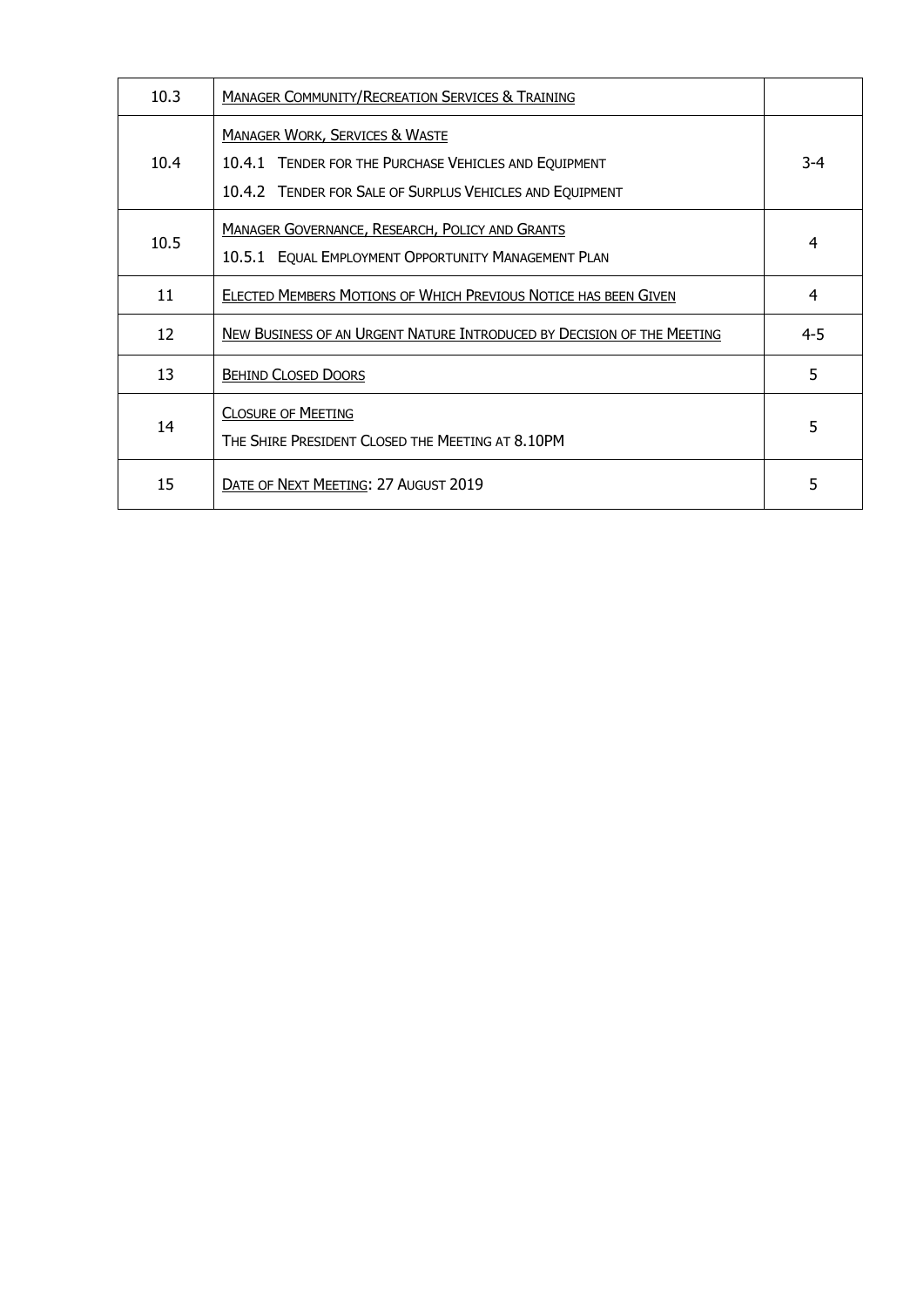

#### **CONFIRMED MINUTES**

**Ordinary Meeting of the Shire of Christmas Island held at the George Fam Chambers at 7.00pm on Tuesday 16 July 2019**

#### **1 DECLARATION OF OPENING/ANNOUNCEMENT OF VISITORS**

The Shire President declared the meeting open at 7.00pm.

1.1 The Council held a minute silence for the passing of two island residents recently, Susan ONG and CHEW Siang Hin.

#### **2 RECORD OF ATTENDANCE/APOLOGIES/LEAVE OF ABSENCE/ DECLARATIONS OF FINANCIAL INTEREST**

#### 2.1 **Record of Attendance**

Councillors Cr Azmi **YON**

Shire President Cr Gordon **THOMSON** Deputy President Cr Kee Heng **FOO** Cr Nora **KOH** Cr Kelvin **LEE** Cr Philip **WOO** Cr Vincent **SAW** Cr Hafiz **MASLI**

Chief Executive Officer David **PRICE** Manager Finance and Admin **GAN** So Hon Manager Governance, Research, Policy & Grants Chris **SU** Manager Community/Recreation Services & Training Olivier **LINES** Manager Works, Services & Waste Graeme **HEDDITCH** 

Minute Taker **Chris SU** 

2.2 **Leave of Absence -** Cr PAL

- 2.3 **Apologies**
- 2.4 **Declarations of Financial/Impartiality/Proximity Interest**

#### **3 RESPONSE TO PREVIOUS PUBLIC QUESTIONS TAKEN ON NOTICE**

#### **4 PUBLIC QUESTION TIME**

4.1 Cr **FOO** informed the meeting that the CIDHS Country Week boys' team won their second Agrade volleyball title in a row and the girls' team took 2<sup>nd</sup> place in A-Grade volleyball also. This gave CIDHS the Overall Tier 3 Champion School title.

CEO to draft a letter of congratulations to the CIDHS Country Week team.

- 4.2 Cr **YON** thanked Council on behalf of the Malay Association of Christmas Island for sponsorship and in-kind support of the MACI Hari Rava festivities on  $5<sup>th</sup>$  July 2019.
- 4.3 Cr YON informed the meeting that the Virgin flight of Friday 12<sup>th</sup> July between Perth and CI saw the flight run out of food for passengers. Passengers were advised during the boarding process that there would not be sufficient food for the flight. Cr **KOH** also raised that Virgin did not provide gluten free options for celiac disease sufferers and people otherwise who did not wish to consume gluten.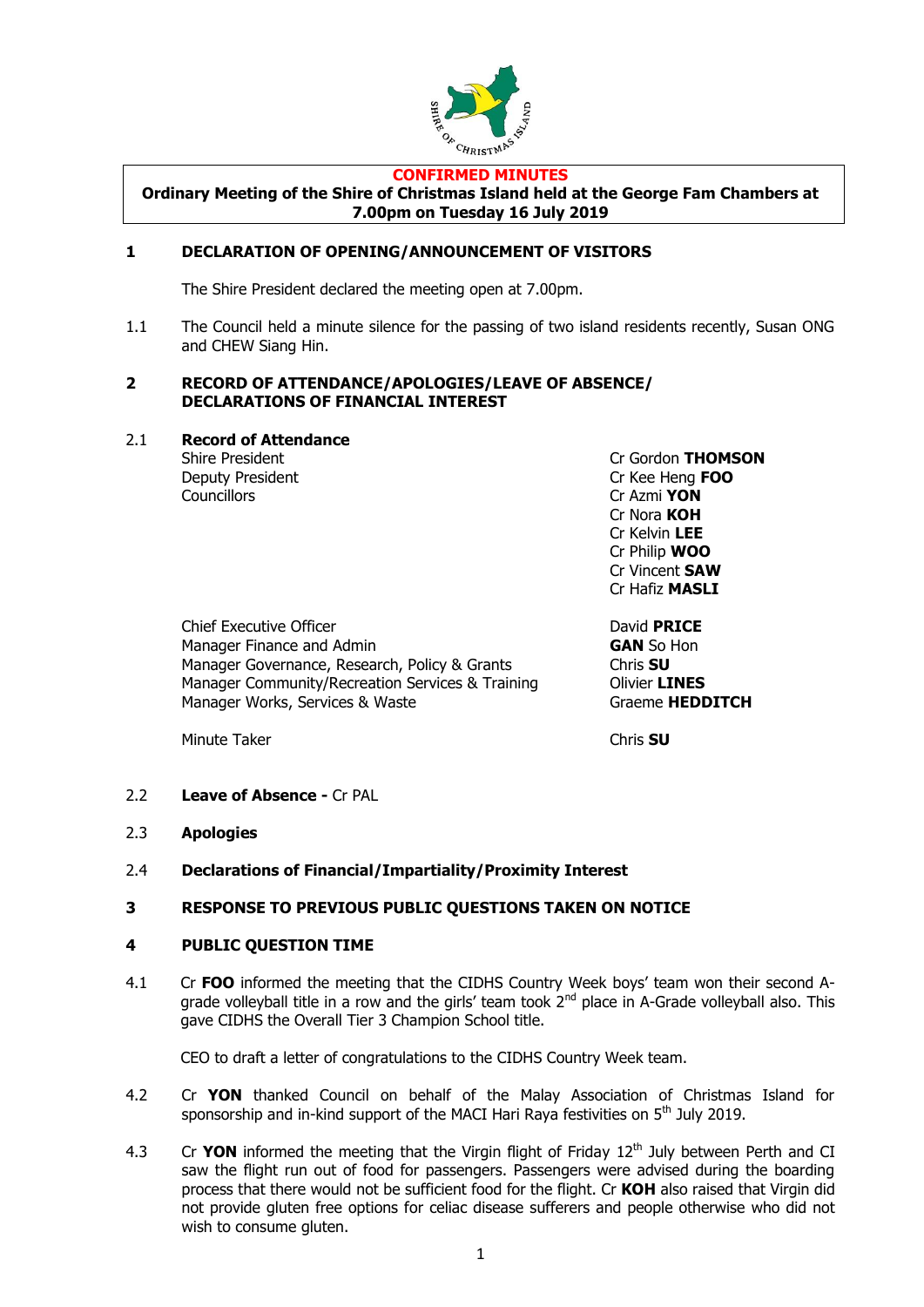Council resolved to write to Virgin to request an explanation as to the food shortage, lack of gluten free options and for compensation to guests who took the flight.

4.4 Cr **THOMSON** informed Council that it had to nominate a person to be on the upcoming Christmas Island Strategic Assessment Reference Group. The CISA is being undertaken under the EPBC Act and it would enable green tape to be reduced prior to land release so that when a developer wished to develop leased/purchased Crown Land that they had required, that they would have less liability with respect to Environmental Impact Assessments under the EPBC Act.

Cr **THOMSON** advised Council that it should make a resolution to nominate a person in section 12 of the meeting, New Business to be Introduced.

4.5 Cr **THOMSON** advised Council that the Governance Forum in Canberra is to finalise the communique for the Forum. The Norfolk Island People for Democracy, Norfolk Island and Shire of Christmas Island participants were undertaking this at present.

#### **5 APPLICATIONS FOR LEAVE OF ABSENCE**

5.1 Leave of Absence – Cr LEE

| <b>Council Resolution</b> |                         |                |  |
|---------------------------|-------------------------|----------------|--|
| <b>Moved: Cr YON</b>      | <b>Seconded: Cr SAW</b> | Res. No: 49/19 |  |

That the leave of absence application submitted by Cr Kelvin LEE (27/7/19 to 18/8/19) be approved.

**Carried: 8/0**

#### **6 PETITIONS/DEPUTATIONS/PRESENTATIONS**

#### **7 CONFIRMATION OF MINUTES OF PREVIOUS MEETINGS/BUSINESS ARISING FROM THE MINUTES OF PREVIOUS MEETINGS**

#### **7.1 Minutes of Ordinary Council Meeting held on 11 June 2019** Members considered the unconfirmed minutes.

| <b>Council Resolution</b>                                                       |                  |                       |  |  |
|---------------------------------------------------------------------------------|------------------|-----------------------|--|--|
| <b>Moved: Cr YON</b>                                                            | Seconded: Cr WOO | <b>Res. No: 50/19</b> |  |  |
| That Council adopt the unconfirmed minutes of the 11 June 2019 Council Meeting. |                  |                       |  |  |
|                                                                                 |                  |                       |  |  |

**Carried: 8/0**

#### **7.2 Business Arising from the Minutes of Previous Meetings**

#### **8 ANNOUNCEMENTS BY PRESIDING MEMBER WITHOUT DISCUSSION**

### **9 REPORTS OF COMMITTEES**

#### **10 REPORTS OF OFFICERS**

#### **10.1 Chief Executive Officer**

#### 10.1.1 Annual Budget 2019/20

#### **Council Resolution**

| Moved: Cr FOO | <b>Seco</b> |
|---------------|-------------|
|               |             |

**Moved: Cr FOO Seconded: Cr YON Res. No: 51/19**

- 1. Council adopts the 2019/20 Annual Budget of the Shire of Christmas Island as presented to the Ordinary Council Meeting of the 16 July 2019.
- 2. A materiality level of plus/minus 10% or plus/minus \$10,000 (whichever is the greater) to define significant variance in budget estimates and monthly reports is endorsed.
- 3. Council adopts the accounting policies contained within the budget.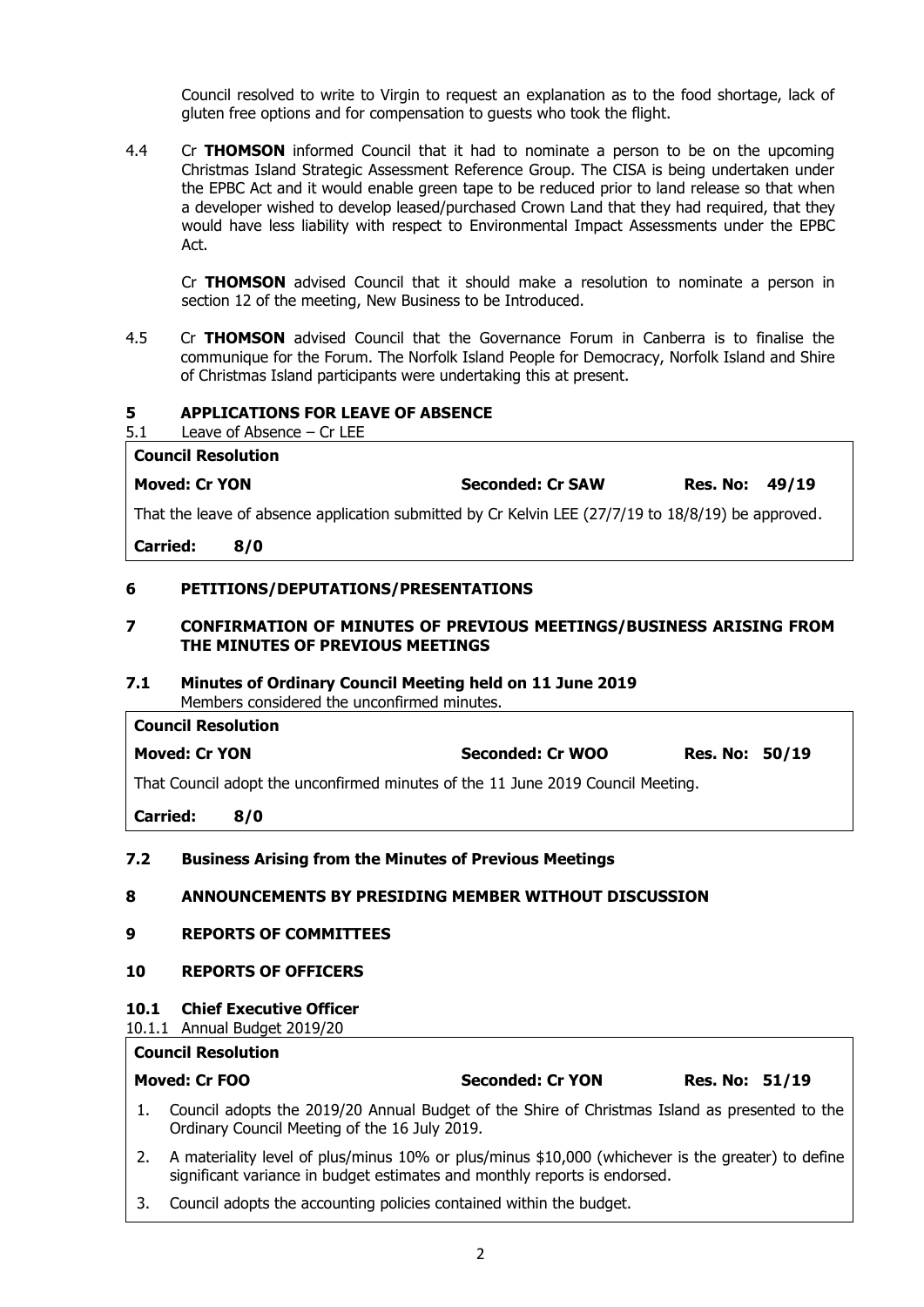- 4. The Shire President/Deputy President and Councillors' allowances to be paid as follows:
	- a) Pursuant to section 5.98 of the Local Government Act 1995, council adopts the following annual fees for payment of elected members in lieu of individual meeting attendance fees:

| Shire President | \$25,342 |
|-----------------|----------|
| Councillors     | \$16,367 |

b) Pursuant to section 5.98(5) of the Local Government Act 1995, council adopts the following annual local government allowance to be paid in addition to the annual meeting allowance:

Shire President \$36.957

c) Pursuant to section 5.98A (1) of the Local Government Act 1995, council adopts the following annual local government allowance to be paid in addition of the annual meeting allowance (25%):

Deputy President \$9,239.25

#### **Carried: 8/0 ABSOLUTE MAJORITY**

#### **10.2 Manager Finance & Administration**

10.2.1 Schedule of Accounts – June 2019

| <b>Council Resolution</b>                                                             |     |                         |                       |  |  |
|---------------------------------------------------------------------------------------|-----|-------------------------|-----------------------|--|--|
| Moved: Cr FOO                                                                         |     | <b>Seconded: Cr LEE</b> | <b>Res. No: 52/19</b> |  |  |
| That Council approves the expenditure as presented in June 2019 Schedule of Accounts. |     |                         |                       |  |  |
| <b>Carried:</b>                                                                       | 8/0 |                         |                       |  |  |
|                                                                                       |     |                         |                       |  |  |

#### 10.2.2 Assets Write Off 2018/19

| <b>Council Resolution</b>                                                                        |     |                         |                |  |  |
|--------------------------------------------------------------------------------------------------|-----|-------------------------|----------------|--|--|
| <b>Moved: Cr LEE</b>                                                                             |     | <b>Seconded: Cr SAW</b> | Res. No: 53/19 |  |  |
| Council approves to write off the assets of 2018/19 as set out in the attachment to this report. |     |                         |                |  |  |
| <b>Carried:</b>                                                                                  | 8/0 |                         |                |  |  |

| 10.2.3 Outstanding Rates/Debtors Report |  |
|-----------------------------------------|--|
|-----------------------------------------|--|

| <b>Council Resolution</b> |                  |                       |
|---------------------------|------------------|-----------------------|
| Moved: Cr FOO             | Seconded: Cr KOH | <b>Res. No: 54/19</b> |
| The report is noted.      |                  |                       |
| <b>Carried:</b><br>8/0    |                  |                       |

#### **10.3 Manager Community/Recreation Services & Training**

#### **10.4 Manager Works, Services & Waste**

10.4.1 Tender for the Purchase Vehicles and Equipment

#### **Council Resolution**

#### **Moved: Cr MASLI Seconded: Cr KOH Res. No: 55/19**

That Council call tenders for the Purchase of surplus vehicles and equipment as detailed in the report.

| <b>Description</b>                       | <b>Comment</b> |  |
|------------------------------------------|----------------|--|
| Toyota Dual Cab Hilux 4x4 Diesel Utility | 2019/20 Budget |  |
| Toyota Dual Cab Hilux 4x4 Diesel Utility | 2019/20 Budget |  |
| Toyota Dual cab Hilux 4x4 Utility        | 2019/20 Budget |  |
| Wheel Loader                             | 2019/20 Budget |  |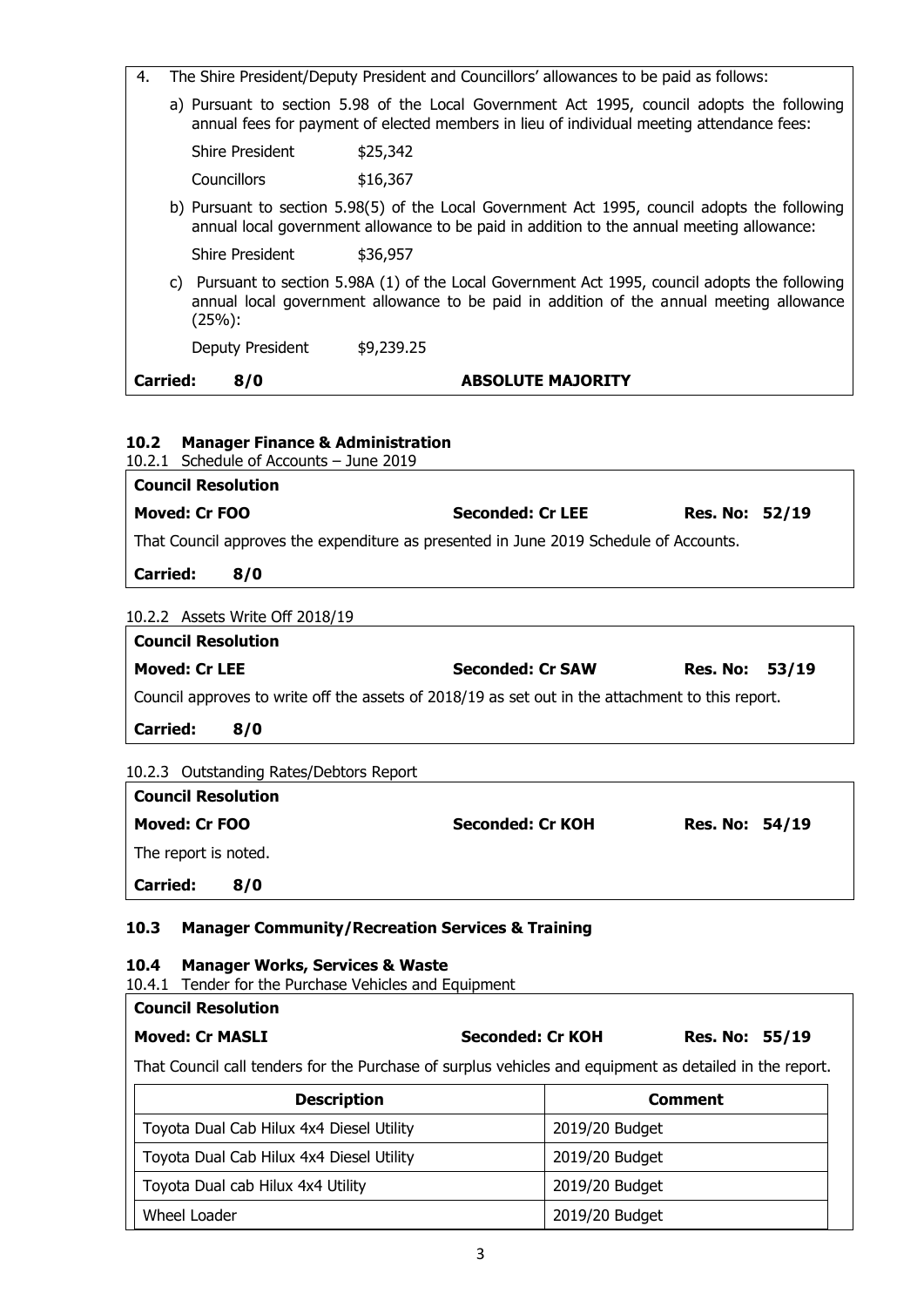7 Ton Tray Back Truck 2019/20 Budget

**Carried: 8/0**

#### 10.4.2 Tender for Sale of Surplus Vehicles and Equipment

# **Council Resolution**

**Moved: Cr FOO Seconded: Cr YON Res. No: 56/19**

That Council call tenders for the sale of surplus vehicles and equipment as detailed in the report.

| <b>Description</b>                       | <b>Plant No/ Asset No</b> | Year | <b>Approx Km/Hrs</b> | <b>Comment</b>                                               |
|------------------------------------------|---------------------------|------|----------------------|--------------------------------------------------------------|
| Toyota Dual Cab Hilux 4x4 Diesel Utility | VN60963                   | 2008 | 200721               | Replaced<br>2019/20.<br>Surplus to<br>Requirements.          |
| Toyota Dual Cab Hilux 4x4 Diesel Utility | VN60965                   | 2008 | 233931               | To be<br>replaced<br>2019/20.<br>Surplus to<br>Requirements. |
| Toyota Dual Cab Hilux<br>4x4 Utility     | VN61019                   | 2008 | 21128                | To be<br>replaced<br>2019/20<br>Surplus to<br>Requirements   |
| Hino 7 Ton Truck                         | VN61325                   | 1993 | 97331                | To be<br>replaced<br>2019/20<br>Surplus for<br>Requirements  |
| Caterpillar IT28G Wheel Loader           | <b>VN5064</b>             | 2000 | 7839hrs              | To be<br>replaced<br>2019/20<br>Surplus to<br>Requirement's  |
| Massey Ferguson Tractor                  | <b>VN5291</b>             | 2000 | 2505hrs              | Surplus to<br>Requirements                                   |
| Toyota Corolla Accent                    | VN61018                   | 2008 | 62000                | Put out for<br>Tender.                                       |
| 8/0<br><b>Carried:</b>                   |                           |      |                      |                                                              |

#### **10.5 Manager Governance, Research, Policy & Grants**

10.5.1 Equal Employment Opportunity Plan

| <b>Council Resolution</b>                                          |     |                           |                       |  |  |
|--------------------------------------------------------------------|-----|---------------------------|-----------------------|--|--|
| <b>Moved: Cr SAW</b>                                               |     | <b>Seconded: Cr MASLI</b> | <b>Res. No: 57/19</b> |  |  |
| That the Council adopt the 2019 Equal Employment Opportunity Plan. |     |                           |                       |  |  |
| <b>Carried:</b>                                                    | 8/0 |                           |                       |  |  |

#### **11 ELECTED MEMBERS MOTIONS OF WHICH PREVIOUS NOTICE HAS BEEN GIVEN**

#### **12 NEW BUSINESS OF AN URGENT NATURE INTRODUCED BY DECISION OF THE MEETING**

Introduction of new business

| <b>Moved: Cr MASLI</b>        | <b>Seconded: Cr SAW</b> | <b>Res. No: 58/19</b> |
|-------------------------------|-------------------------|-----------------------|
| <b>Council Resolution</b>     |                         |                       |
| בנטוווטשט זוכיו יט ווטאס טווב |                         |                       |